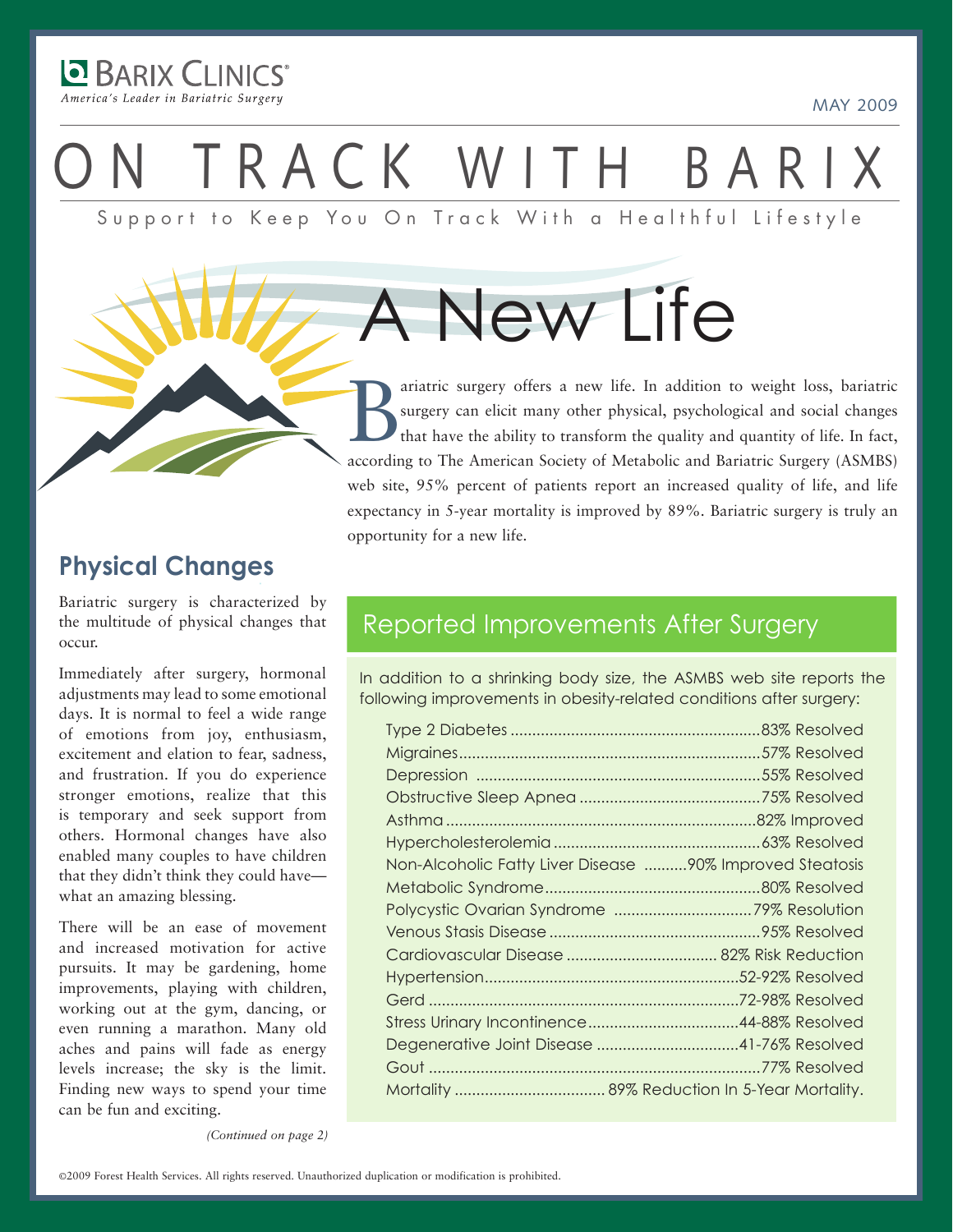### *(A New Life, from page 1)* **Psychological Changes**

Many people report increased self esteem as they once again experience life at a healthy weight. This can propel them to take greater responsibility for their health and well-being. It can also give them the courage to change situations in their life that may not be optimal and to pursue new opportunities.

Attitude shifts can enhance weight loss and lead to a greater sense of control over weight. Rather than feeling controlled by food and weight, that control can be reclaimed by individuals after surgery.

### **Social Changes**

Social acceptance at the workplace, in public and within the circle of family and friends can change dramatically as a healthy weight is reached. Typically, this change is positive as people support the steps you've taken to improve your health. You may find not only more opportunities for advancement at work and social outings, but you may also

# IN THE NEWS

If you haven't removed all of the sugarsweetened drinks from your household already, you may want to read on. Another study reported in the April 2009 issue of the Archives of Pediatrics and Adolescent Medicine supports the theory that sugar-sweetened drinks (soft drinks, colas, sugar-sweetened fruit drinks, and any other sugarsweetened drinks) are associated with obesity, insulin resistance and metabolic syndrome. Not only does the intake of sugary drinks increase calorie intake, but also impacts the effectiveness of insulin, increases body mass index, decreases HDL (good) cholesterol, and increases blood pressure.A previous study found that just one sugary drink a day increases the risk of obesity by 60%.

find that you are more interested in this increased social contact.

Some social changes may be more difficult. Those can include people who feel threatened by the changes in you. A little extra reassurance and understanding can go a long way in preserving these relationships

### **Lifestyle Changes**

Those who are most successful with surgery embrace a new lifestyle, one that supports a healthy weight. These lifestyle changes include planning ahead and taking food and snacks along, finding delicious sugar-free alternatives for your favorite sugar-laden treats, choosing healthy foods, committing to regular exercise, learning new ways to soothe and de-stress without food, getting the support needed, finding new leisure activities (you'll need something to do with all that extra energy), making holidays and family gatherings about more than just the food, and more. It's all about focusing on the new opportunities and taking advantage of all that life has to offer.

**Buy a water filter and encourage your family to drink fluid the way** 

**nature intended thirst-quenching water.**

## WHAT's NEW

Two great new products for those who need help controlling blood sugar levels, keeping appetites at bay between meals, or for those just needing a delicious, convenient protein snack.

### **Extendbars**

- Help stabilize blood sugar levels and naturally control hunger for up to 9 hours
- Are low in fat, are cholesterolfree and contain no trans-fats, so they are deliciously heart-healthy
- Have a low glycemic index
- Have only 150-160 calories per bar
- Are Kosher
- Have only 1-2 grams of net carbs, to help prevent any blood sugar spikes
- Contain little to no sugar (0 to 1 gm)
- Are gluten-free
- Are high in soluble fiber and protein
- Have both a low glycemic index and a low glycemic load.

### **ExtendCrisps**

- Help stabilize blood sugar and control hunger for up to 9 hours
- Contain little to no sugar (0 to 3g)
- Have only 8-9 grams of net carbs – great for any chip or crisp!
- Are cholesterol-free and contain no trans fats
- Are a good source of protein and fiber
- Have a low glycemic index and a low glycemic load
- Are made from gluten-free **ingredients**
- Have only 120-130 calories per bag.

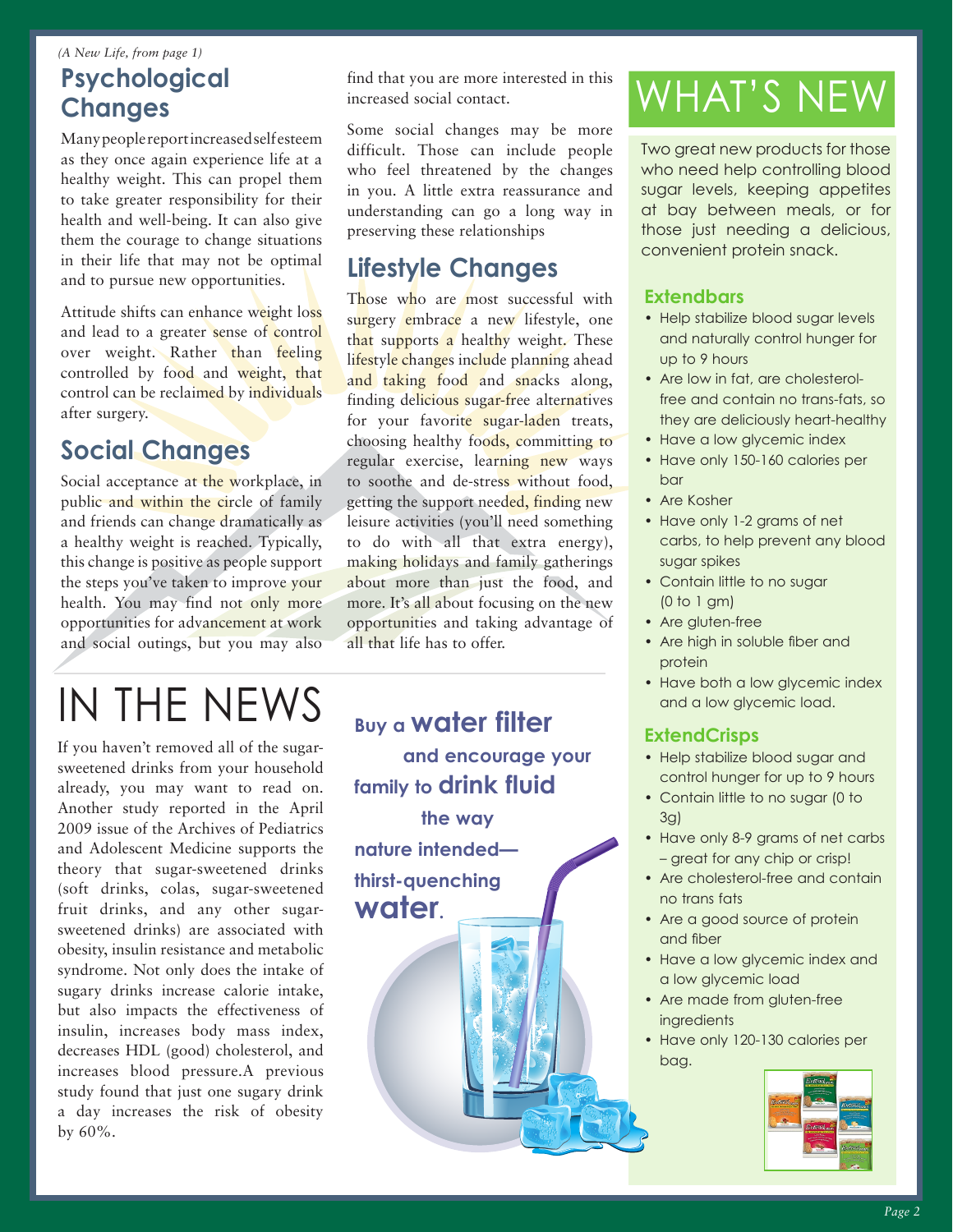# it Worked for me

*Wisdom from the Barix Clinics Message Boards-Barix Patients Supporting Barix Patients*

**QUESTION:** How do you guys get motivation to work out? I **have had no motivation to work out. I feel guilty if I leave my kids at home while I work out or even go for a walk. I can't have them with me because they don't go fast enough for me. What do I do? I am so lost and getting so depressed over this. Any tips?**

**A: Not going fast enough would be better than not going at all!** How about walking videos where you just stay in your home, or using a large exercise ball?

**A: I am afraid that this is the time to take some Tara time.** You say you feel guilty leaving them but if you don't get the exercise in then it is harder to succeed and you will feel worse. When you are with them then they are the focus and the healthier you get the better parent you will be and you will be leading by example. If you had a medication that would save your life and it took an hour a day for you to take it alone, would you? Well, girl. this is that medication! In order to be the best person (parent) you can be you need that alone time. If it is too hard when the kids are awake do it early in the morning (my cardio is at 5 am) or later at night when they are in bed but either way it is a priority. If I want motivation I think of how I felt at my heaviest and how my wife had to tie my shoes and how I could not sit in a booth or the fact that I slept sometimes 12 hours a day or having to stick needles in my stomach. If that does not get someone motivated I don't know what will. You find the trigger for you. Making workouts a priority is not making you a bad parent.

**A: Do things you can do at home.** Go up and down the stairs, there is your gym stair climber. Sit on an exercise ball, just doing that a lot will help your core. Find things you can do at home and though you feel guilty, YOU deserve you time. I am pretty sedentary most times. I do get out at times but mostly it's things I can do at home. Spring will bring a lot of exercise for me while doing my gardens, mowing, etc. You can find ways to introduce more activity into your life and being a mother isn't about giving up everything for yourself for your children.

**A: The best purchase I've ever made was an i-pod; something about music gets you going and keeps you moving.** Many times when the time is up and my workout is over a good song will have just started so I'll continue until that song is over—then another good one will come on and next thing I know I just added 15 minutes to my workout that I had not planned on because I got sidetracked. Another good thing is to check Goodwill. I found a treadmill there for \$25.00!!!! When I feel bad about dropping off the kids at the sitter, I put in their favorite movie and hit the treadmill. I can still watch them and talk to them and get my workout. Use them as motivation. Tell them if you can get 30 minutes of nonstop exercise in they will get a treat or surprise. All of sudden they turn into little personal trainers.

*(Continued on page 4)*

**Trust** the still small **voice** that says, "this might work and I'll **try it**." –Diane Mariechild

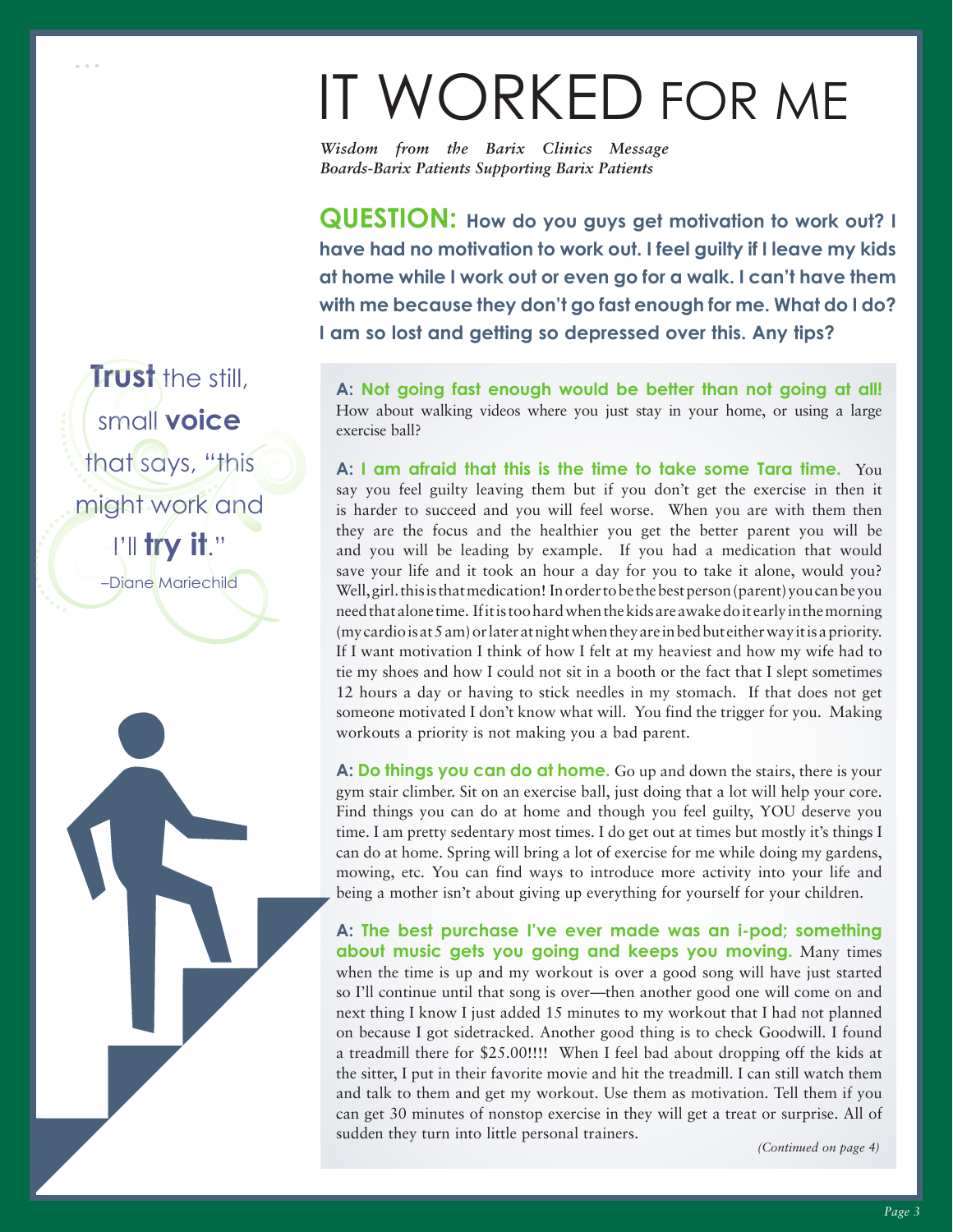

# Reward Yourself

This month, you could earn a SPECIAL GIFT for your "It Worked For Me" tips or recipes! Just submit as many recipes and "It Worked For Me" tips as you like. The most original and creative will be awarded a special gift from our online store. Include your name and contact info with your entry—make sure your recipes follow Barix nutritional guidelines. Tips must be submitted by March 31, 2009. Please send comments, ideas, recipes and "It Worked For Me" tips to Deb Hart, RD, LD at dhart@ foresthealth.com.

a free **BROCHURF** for you or a friend at 800-282-0066, or www.barixinfo.com

**REQUES** 

**A: I know how hard it is to exercise with little kids.** I am grateful mine are in school now. Kids are extremely time-consuming. But you need some time too. I always found some place to go where they had a child day care. Even though they would cry and fuss, I needed that time to get in shape. Exercise keeps me sane as well. I do think the at-home techniques would be great. Maybe start with just 15 minutes, then 20 minutes, and so on. Ease into it. I have always enjoyed working out outside of the home though. I have also found myself more accountable when I sign up for some sort of class, like Jazzercise, where I go with a friend, or promise to meet someone there. I have scheduled it into my calendar, and treat it just like a meeting or something. It has to become a part of our lifestyle, just like adjusting to our new way of eating. It's a lifelong process! Good luck!

**A: I suggest getting some good dance exercise videos and if the kids want to join you, let them!** You can do it at home and they will probably enjoy trying to do the dance moves but if they only "do their own thing" to the music, that's cool! Also, remember that exercise is cumulative and does not have to be done all at one time. If you can get in a quick 10-15-minute workout several times a day, it still counts... four 15-minute workouts count exactly the same as an hour straight. Twelve 5-minute workouts count as an hour too! If you look at it like that, doesn't it seem like you can carve out some time for yourself? If they are watching a video or they are playing quietly, take those moments to really get your heart rate up. Dancing is always a great exercise but walking is great too. If you have stairs, run and up down 4 or 5 times really fast.

I know you have recently relocated and so maybe getting out and walking the neighborhood will help you meet other moms with kids and you guys can become a support system for each other. Even if the kids walk slowly, think of it as a plan to scope out the neighbors a block over!! Most moms are overwhelmed and need some time to themselves. Finding a mom in similar circumstances in your neighborhood would be great because you would either find a walking partner, someone to swap baby sitting for an hour or two a week, or someone for your kids to play with so you can carve out a few minutes several times a day for yourself....it will be an overall asset to your new life.

I know for me, when we relocated, I fell into depression and it was hard to keep focused on ME because I was miserable. Those old messages start being sent from our brains and the next thing you know, the old habits are started again too. Maybe this is a good time to start some counseling so you can avoid that depression I experienced. I missed my friends, my family; I felt so much like a fish out of water. It is so hard when you aren't working. Since you decided to delay going back to work, you won't meet people as easily unless you plot ways to do that. Find places you can take your kids where other moms will be. Maybe story time at the library or the public pool, the park, kids' sports or gymnastics...I don't know how old your kids are but you will figure out what activities they can take part in. Your local park and recreation department is a great resource. Remember you are looking for moms with kids your kids' ages!

Hang in there. I understand that lost feeling that comes from moving away from your comfort zone. Once you get your feet under you in your new town, all of these little details will fall into place.

**You're already a winner; you came to your Barix family for help!!**